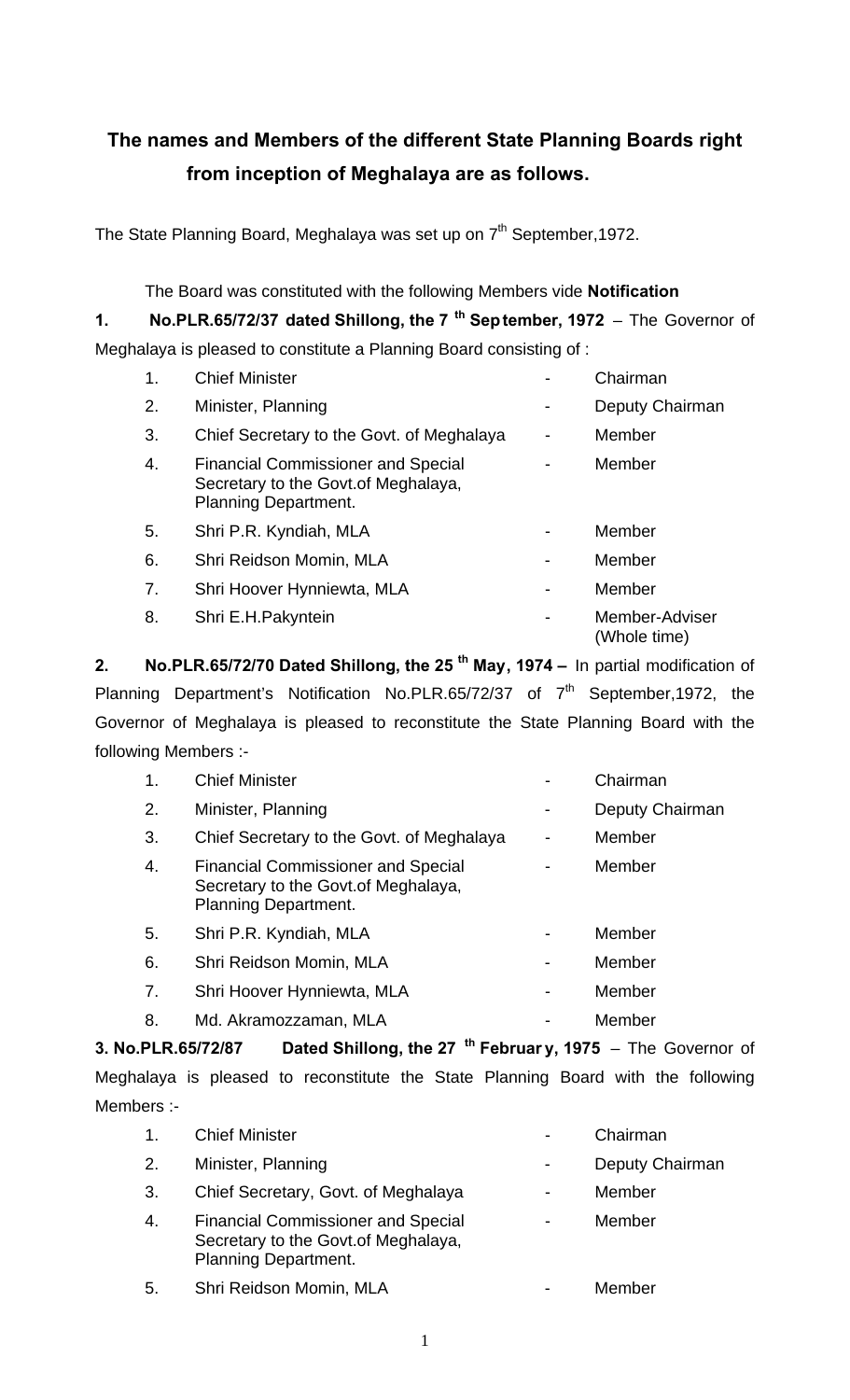| 6.  | Shri H. Hynniewta, MLA               | Member    |
|-----|--------------------------------------|-----------|
| 7.  | Md.Akromozzaman, MLA                 | Member    |
| 8.  | Shri Humphrey Hadem, MLA             | Member    |
| 9.  | Shri Maham Singh, MLA                | Member    |
| 10. | Prof. A. Warjri, MLA                 | Member    |
| 11. | Joint Secretary, Planning Department | Secretary |

**4. No.PLR.65/72/96 Dated Shillong, the 26 th November, 1977** – The Governor of Meghalaya is pleased to reconstitute the State Planning Board with the following Members :-

| 1.  | Chief Minister, Meghalaya                                |   | Chairman        |
|-----|----------------------------------------------------------|---|-----------------|
| 2.  | Shri Maham Singh, Minister for Industries,<br>Meghalaya. | - | Deputy Chairman |
| 3.  | Shri B.B. Lyngdoh, MLA                                   |   | Member          |
| 4.  | Shri Pritington Sangma, MLA                              |   | Member          |
| 5.  | Shri H.E.Pohshna, MLA                                    |   | Member          |
| 6.  | Shri S.D.Khongwir, MLA                                   |   | Member          |
| 7.  | Shri Md. Akromozzaman, MLA                               |   | Member          |
| 8.  | Shri P.R.Kyndiah, MLA                                    |   | Member          |
| 9.  | Shri Raisen Mawsor, MLA                                  |   | Member          |
| 10. | Chief Secretary, Meghalaya                               |   | Member          |
| 11. | Development Commissioner, Meghalaya                      |   | Member          |
| 12. | Secretary, Planning Department, Meghalaya                |   | Secretary       |

**5. No.PLR.65/72/120 Dated Shillo ng, the 16 th Aug ust, 1978** – The Governor of Meghalaya is pleased to reconstitute the State Planning Board with the following Members :-

| 1. | Shri S.D.Khongwir, Deputy Chief Minister,<br>Meghalaya   |                              | Chairman                |
|----|----------------------------------------------------------|------------------------------|-------------------------|
| 2. | Shri H. Hadem, Minister for Power etc.<br>Meghalaya.     |                              | Deputy Chairman         |
| 3. | Capt. W.A.Sangma, MLA                                    |                              | Member                  |
| 4. | Shri G. Mylliemngap, MLA                                 | -                            | Member                  |
| 5. | Smt. Fridina Marak,                                      |                              | Member                  |
| 6. | Chief Secretary, Meghalaya                               |                              | Member                  |
| 7. | Development Commissioner, Meghalaya                      |                              | Member                  |
| 8. | Secretary, Planning & Finance Departments,<br>Meghalaya. | $\qquad \qquad \blacksquare$ | <b>Member Secretary</b> |

**6. No.PLR.65/72/128 Dated Shillong, the 16 th May, 1979** – The Governor of Meghalaya is pleased to reconstitute the State Planning Board with the following Members :-

| 1. | Shri W.A.Sangma, MLA                      | $\sim$ 100 $\mu$         | Chairman                |
|----|-------------------------------------------|--------------------------|-------------------------|
| 2. | Chief Secretary to the Govt. of Meghalaya | $\sim$                   | Member                  |
| 3. | Development Commissioner, Meghalaya       | $\sim$                   | Member                  |
| 4. | Secretary, Planning Departments,          | $\overline{\phantom{a}}$ | <b>Member Secretary</b> |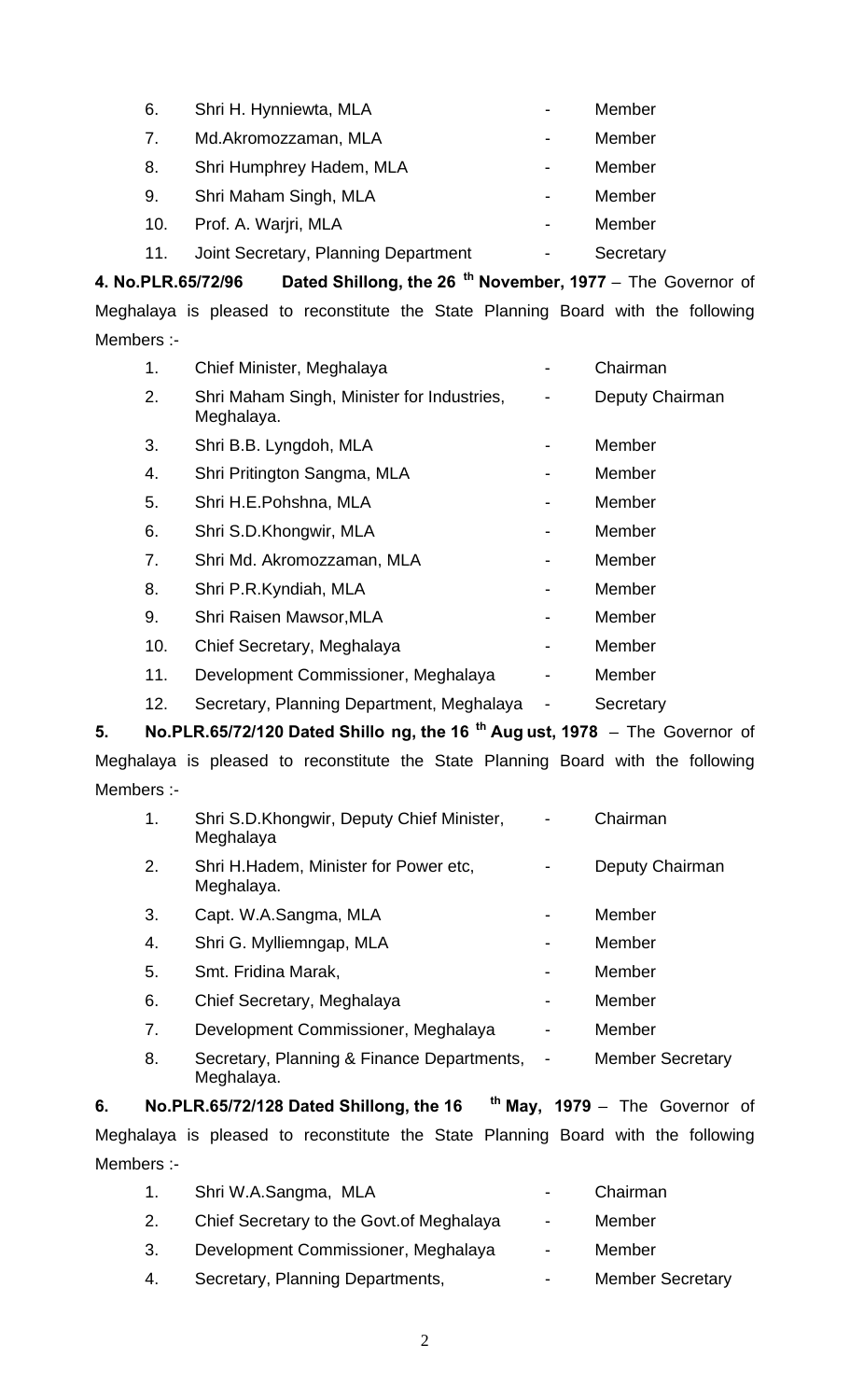#### Meghalaya

**7. No.PLR.65/72/144 Dated Shillo ng, the 5 th Jul y,1979** – In continuation of this Government' Notification No.PLR.65/72/128 dt.16.5.79, the Governor of Meghalaya is pleased to include the following persons also as Members of the State Planning Board with immediate effect :-

| 1. | Shri E. lawphniaw                                 |                          | Deputy Chairman |
|----|---------------------------------------------------|--------------------------|-----------------|
| 2. | Shri Hopingstone Lyngdoh                          |                          | Member          |
| 3. | Shri Purno A. Sangma                              |                          | Member          |
| 4. | Prof. Alexander Warjri                            | $\blacksquare$           | Member          |
| 5. | Shri K.M. Roy Marbaniang                          |                          | Member          |
| 6. | Shri H.E. Pohshna                                 | $\overline{\phantom{a}}$ | Member          |
| 7. | Special Secretary, Industries etc., Departments - |                          | Member          |
| 8. | Secretary, Agriculture etc., Departments,         |                          | Member          |

**8. No.PLR.65/72/Part/3 Dated Shi llong, the 9 th Sept ember, 1980** – In partial modification of this Department's Notification No.PLR.65/72/144 dt.5.7.79, the Governor of Meghalaya is pleased to include the Additional Chief Secretary to the Government of Meghalaya as a Member of the State Planning Board in-place of the Secretary Agriculture etc. Departments with immediate effect.

**9. No.PLR.65/72/194 Dated Shillong, the 27 th January, 1981** – In continuation to this Department's Notifications No.PLR. 65/72/144 dt.5.7.79 and No.PLR.65/72/Part/3 dated 9.9.80, the Governor of Meghalaya is pleased to include the following persons also as Members of the State Planning Board with immediate effect :-

- 1. Chief Executive Member, Khasi Hills Autonomous District Council, Shillong.
- 2. Chief Executive Member, Garo Hills Autonomous District Council, Tura.
- 3. Chief Executive Member, Jaintia Hills Autonomous District Council, Jowai
- 4. Shri U. Kharbuli, MLA, Malki, Shillong.

**10. No.PLR.45/81/3 Dated Shillong, the 9th May, 1981**– The Governor of Meghalaya is pleased to appoint Shri B.B.Lyngdoh, MLA, as Chairman of the State Planning Board, Meghalaya with immediate effect vice Shri W.A. Sangma resigned.

**No.PLR.45/81/3-A Dated Shillong, the 9 th May, 1981**– The Governor of Meghalaya is pleased to appoint Shri Prithington Sangma, MLA, as Deputy Chairman of the State Planning Board, Meghalaya with immediate effect.

**11. No.PLR.23/83/1 Dated Shillong, the 2 nd April, 1983** – The Governor of Meghalaya is pleased to reconstitute the State Planning Board, Meghalaya with the following Members with immediate effect :-

| $\mathbf{1}$ . | Shri E. Bareh, MLA                                                                                         | Chairman        |
|----------------|------------------------------------------------------------------------------------------------------------|-----------------|
| 2.             | Shri J.E.Tariang                                                                                           | Deputy Chairman |
| 3.             | Chief Secretary to the Govt. of Meghalaya                                                                  | Member          |
| 4.             | Addl. Chief Secretary to the Govt. of<br>Meghalaya                                                         | Member          |
| 5.             | Development Commissioner and Special<br>Secretary to the Govt. of Meghalaya,<br><b>Planning Department</b> | Member          |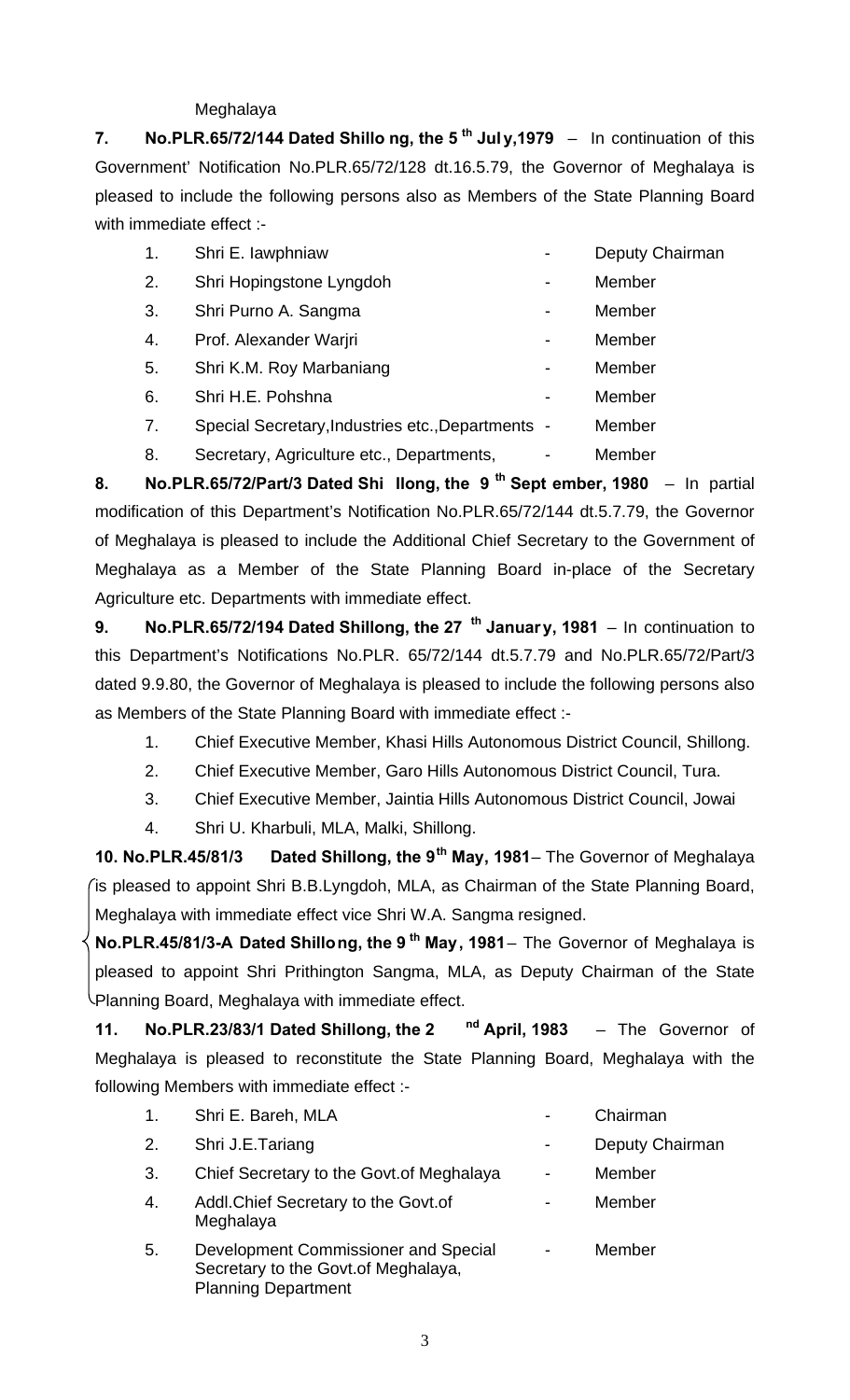- 6. Special Secretary to the Govt.of meghalaya Member Industries etc., Departments.
- 7. Joint Secretary to the Govt.of Meghalaya Secretary Planning Department

**12. No.PLR.23/83/31 Dat ed Shillong, the 18 th April, 1984** – The Governor of Meghalaya is pleased to appoint Shri Chamberlin Marak, MLA, as Deputy Chairman of the State Planning Board, Meghalaya with immediate effect vice Shri J.E. Tariang

**13. No.PLR.23/83/P.F Dated Shillong, the 10 th Januar y, 1985** – The Governor of Meghalaya is pleased to reconstitute the State Planning Board, Meghalaya with the following Members with immediate effect :-

| 14. |     | <sup>th</sup> June, 1988<br>No.PLR.59/88/2 Dated Shillong, the 4                                         | - The Governor<br>of |
|-----|-----|----------------------------------------------------------------------------------------------------------|----------------------|
|     | 16. | Joint Secretary to the Govt. of Meghalaya,<br><b>Planning Department</b>                                 | Secretary            |
|     | 15. | Special Secretary to the Govt. of Meghalaya,<br>Industries etc., Department                              | Member               |
|     | 14. | Development Commissioner & Special<br>Secretary to the Govt. of Meghalaya,<br><b>Planning Department</b> | Member               |
|     | 13. | Addl. Chief Secretary to the Govt. of Meghalaya -                                                        | Member               |
|     | 12. | Chief Secretary to the Govt. of Meghalaya                                                                | Member               |
|     | 11. | Prof.Frankeinstein W.Momin                                                                               | Member               |
|     | 10. | Dr. B.B. Dutta                                                                                           | Member               |
|     | 9.  | Dr. (Mrs) Tiplut Nongbri                                                                                 | Member               |
|     | 8.  | Shri J.D.Pohrmen, MDC                                                                                    | Member               |
|     | 7.  | Shri Crunden S.Sangma, MLA                                                                               | Member               |
|     | 6.  | Shri J.E.Tariang, M.P                                                                                    | Member               |
|     | 5.  | Chief Executive Member, Jaintia Hills<br>Autonomous District Council, Tura.                              | Member               |
|     | 4.  | Chief Executive Member, Garo Hills<br>Autonomous District Council, Jowai.                                | Member               |
|     | 3.  | <b>Chief Executive Member, Khasi Hills</b><br>Autonomous District Council, Shillong.                     | Member               |
|     | 2.  | Shri Chamberlin Marak, MLA                                                                               | Deputy Chairman      |
|     | 1.  | Shri D.D.Pugh                                                                                            | Chairman             |

Meghalaya is pleased to reconstitute the State Planning Board, Meghalaya with the following Members with immediate effect :-

| 1. | Shri B.B.Lyngdoh, MLA                                                           | Chairman        |
|----|---------------------------------------------------------------------------------|-----------------|
| 2. | Shri J.M. Pariat, MLA                                                           | Deputy Chairman |
| 3. | Chief Executive Member, Khasi Hills<br>Autonomous District Council, Shillong.   | Member          |
| 4. | Chief Executive Member, Jaintia Hills<br>Autonomous District Council, Jowai     | Member          |
| 5. | <b>Chief Executive Member, Garo Hills</b><br>Autonomous District Council, Tura. | Member          |
| 6. | Shri J.E.Tariang, M.P                                                           | Member          |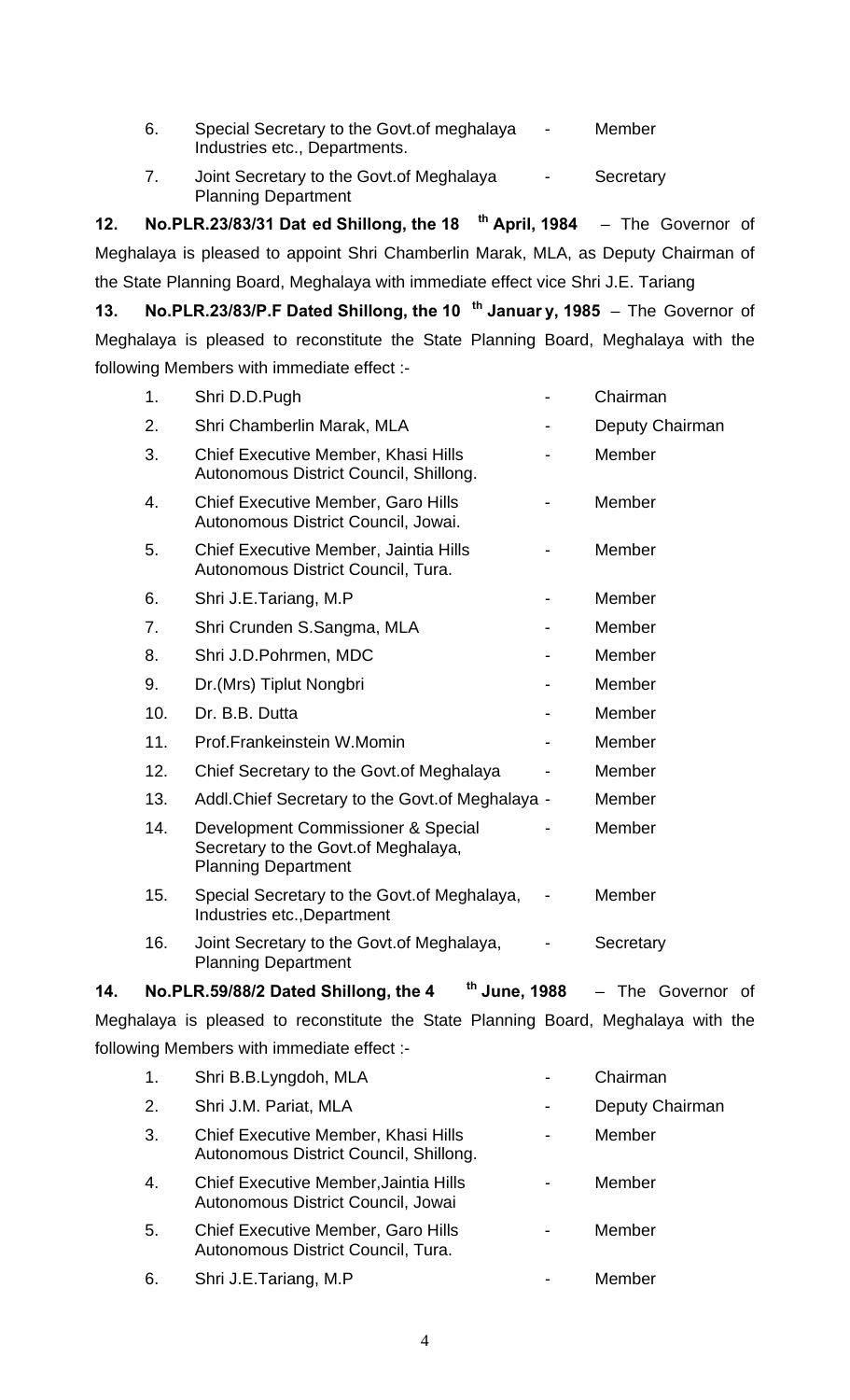| 7.  | Dr. Pimsonath S.Momin                                                                                    |                          | Member    |
|-----|----------------------------------------------------------------------------------------------------------|--------------------------|-----------|
| 8.  | Dr. B.B. Dutta                                                                                           |                          | Member    |
| 9.  | Chief Secretary to the Govt. of Meghalaya                                                                | $\overline{\phantom{a}}$ | Member    |
| 10. | Addl. Chief Secretary to the Govt. of Meghalaya -                                                        |                          | Member    |
| 11. | Development Commissioner & Special<br>Secretary to the Govt. of Meghalaya,<br><b>Planning Department</b> |                          | Member    |
| 12. | Joint Secretary to the Govt. of Meghalaya,<br><b>Planning Department</b>                                 |                          | Secretary |

**15. No.PLR.59/88/63 Dated Shillong, the 21 st December, 1989** – The Governor of Meghalaya is pleased to reconstitute the State Planning Board, Meghalaya with the following Members with immediate effect :-

| 1.  | Shri B.B.Lyngdoh, MLA                                                                                    | Chairman  |
|-----|----------------------------------------------------------------------------------------------------------|-----------|
| 2.  | Chief Executive Member, Khasi Hills<br>Autonomous District Council, Shillong.                            | Member    |
| 3.  | Chief Executive Member, Jaintia Hills<br>Autonomous District Council, Jowai                              | Member    |
| 4.  | <b>Chief Executive Member, Garo Hills</b><br>Autonomous District Council, Tura.                          | Member    |
| 5.  | Shri J.E.Tariang, M.P                                                                                    | Member    |
| 6.  | Dr. Pimsonath S.Momin                                                                                    | Member    |
| 7.  | Dr. B.B. Dutta                                                                                           | Member    |
| 8.  | Chief Secretary to the Govt. of Meghalaya                                                                | Member    |
| 9.  | Addl. Chief Secretary to the Govt. of Meghalaya -                                                        | Member    |
| 10. | Development Commissioner & Special<br>Secretary to the Govt. of Meghalaya,<br><b>Planning Department</b> | Member    |
| 11. | Special Secretary, State Planning Board                                                                  | Secretary |

**16. No.PLR.59/88/96 Dated Shillong, the 24 th Augu st, 1990** – The Governor of Meghalaya is pleased to reconstitute the State Planning Board, Meghalaya with the following Members with immediate effect :-

| 1.  | Shri B.B.Lyngdoh, Chief Minister                                                | Chairman        |
|-----|---------------------------------------------------------------------------------|-----------------|
| 2.  | Shri Robert Kharshiing, MLA                                                     | Deputy Chairman |
| 3.  | Shri A.H.Scott, MDC                                                             | Deputy Chairman |
| 4.  | Chief Executive Member, Khasi Hills<br>Autonomous District Council, Shillong.   | Member          |
| 5.  | Chief Executive Member, Jaintia Hills<br>Autonomous District Council, Jowai     | Member          |
| 6.  | <b>Chief Executive Member, Garo Hills</b><br>Autonomous District Council, Tura. | Member          |
| 7.  | Shri J.E.Tariang, M.P                                                           | Member          |
| 8.  | Dr. Pimsonath S.Momin                                                           | Member          |
| 9.  | Chief Secretary to the Govt. of Meghalaya                                       | Member          |
| 10. | Addl. Chief Secretary to the Govt. of Meghalaya -                               | Member          |
| 11. | Development Commissioner & Special                                              | Member          |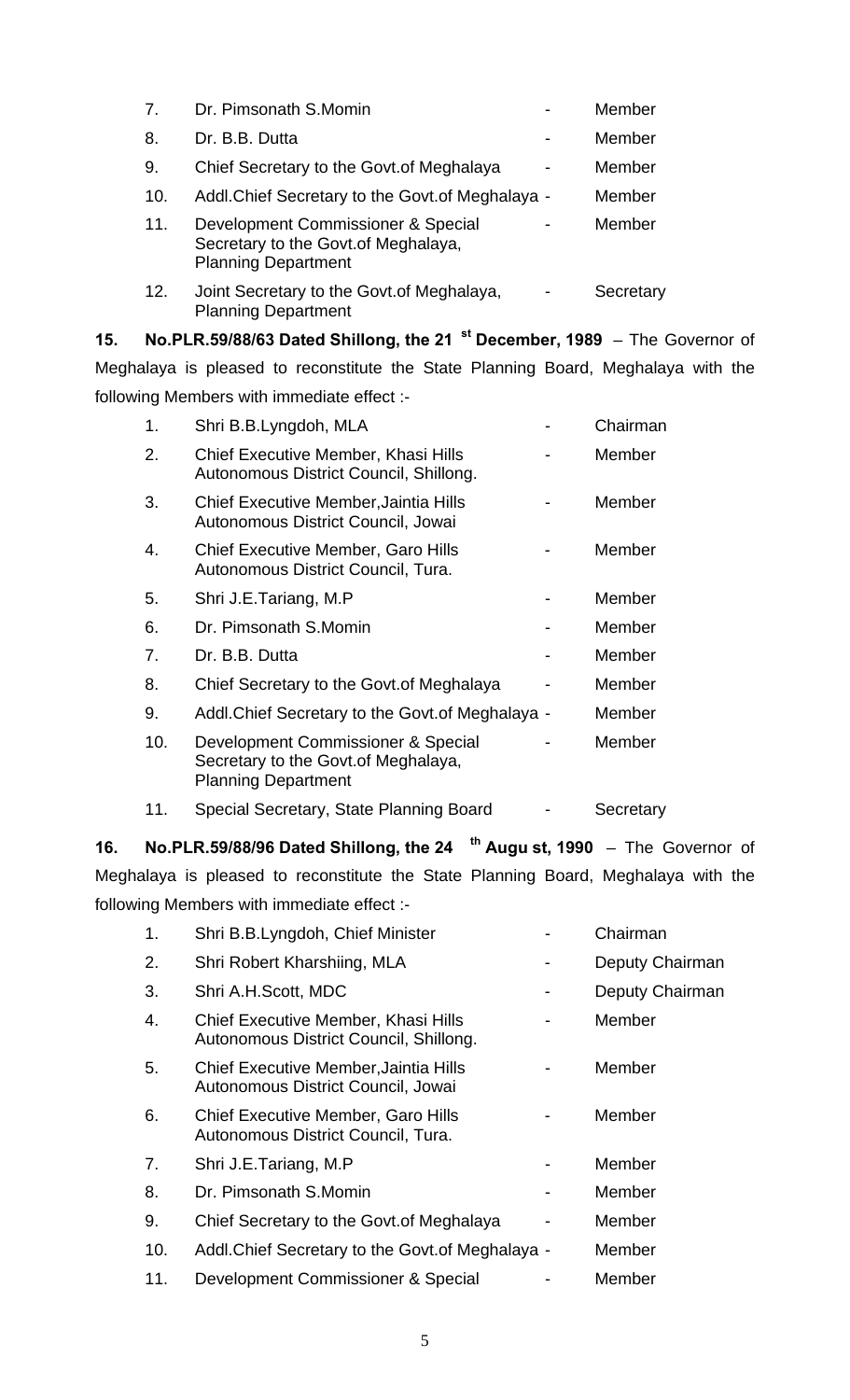Secretary to the Govt.of Meghalaya, Planning Department

12. Special Secretary, State Planning Board - Secretary

**17. No.PLR.59/88/117 Dated Shillo ng, the 10 th Jan uary, 1991** – The Governor of Meghalaya is pleased to reconstitute the State Planning Board, Meghalaya with the following Members with immediate effect :-

| 1.  | Shri B.B.Lyngdoh, Chief Minister                                                | Chairman        |
|-----|---------------------------------------------------------------------------------|-----------------|
| 2.  | Shri H.B.Dan, Minister Planning                                                 | Co-Chairman     |
| 3.  | (i)<br>Shri R.Kharshiing, MLA                                                   | Deputy Chairman |
|     | (ii)<br>Shri A.H.Scott, MDC                                                     | Deputy Chairman |
| 4.  | Chief Executive Member, Khasi Hills<br><b>Autonomous District Council</b>       | Member          |
| 5.  | <b>Chief Executive Member, Garo Hills</b><br><b>Autonomous District Council</b> | Member          |
| 6.  | Chief Executive Member, Jaintia Hills<br><b>Autonomous District Council</b>     | Member          |
| 7.  | Chief Secretary, Meghalaya                                                      | Member          |
| 8.  | Addl. Chief Secretary, Meghalaya                                                | Member          |
| 9.  | Special Secretary, Planning Department                                          | Member          |
| 10. | Development Commissioner, Meghalaya                                             | Member          |
| 11. | Special Secretary, State Planning Board                                         | Member          |

**18. No.PLA.54/91/4 Dated Shillong, the 21 st October, 1991** – The Governor of Meghalaya is pleased to dissolve the State Planning Board reconstituted under this Department's Notification No.PLR.59/88/117 dated 10<sup>th</sup> January, 1991 with immediate effect and until further orders.

**19. No.PLA.54/91/7 Dated Shillong, the 6 th Februar y, 1992** – The Governor of Meghalaya is pleased to appoint the following dignitaries for offices in the Meghalaya State Planning Board as indicated against each, under the usual terms and conditions, with immediate effect

|    | Shri S.C. Marak, MLA |                  | Chairman        |
|----|----------------------|------------------|-----------------|
| 2. | Shri H.S.Shylla, MLA | $\sim$ 100 $\mu$ | Deputy Chairman |

3. Shri K.C. Boro, MLA - Care and Alexander Chairman

**20. No.PLA.54/91/8 Dated Shillong, the 21 st Februar y, 1992** – The Governor of Meghalaya is pleased to reconstitute the State Planning Board, Meghalaya with the following Members with immediate effect :-

| $\mathbf{1}$ . | Shri S.C. Marak, MLA                                                        | Chairman        |
|----------------|-----------------------------------------------------------------------------|-----------------|
| 2.             | Shri H.S.Shylla, MLA                                                        | Deputy Chairman |
| 3.             | Shri K.C. Boro, MLA                                                         | Deputy Chairman |
| 4.             | Chief Executive Member, Khasi Hills<br><b>Autonomous District Council</b>   | Member          |
| 5.             | Chief Executive Member, Jaintia Hills<br><b>Autonomous District Council</b> | Member          |
| 6.             | <b>Chief Executive Member, Garo Hills</b>                                   | Member          |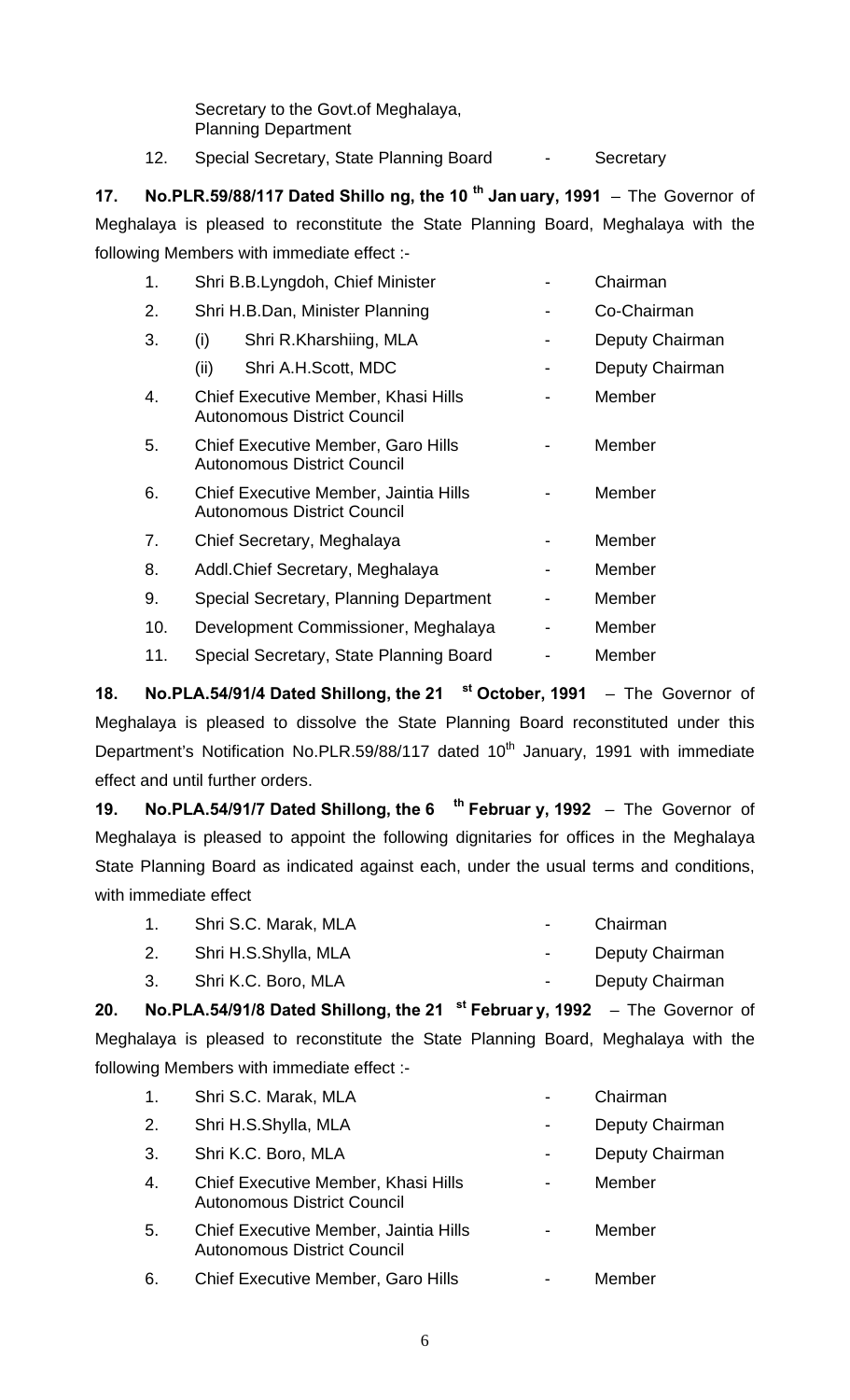Autonomous District Council

| 7.  | Shri P.G. Marbaniang, MP                                         | Member |
|-----|------------------------------------------------------------------|--------|
| 8.  | Prof. G.G. Swell, M.P. Rajya Sabha                               | Member |
| 9.  | Dr. B.B. Dutta, Laitumkhrah, Shillong                            | Member |
| 10. | Shri B. Kharsati, Mawkhar, Shillong                              | Member |
| 11. | Shri T. Blah, Qualapati, Shillong                                | Member |
| 12. | Smti Patricia Mukhim, H.E. High School,<br>Nongthymmai, Shillong | Member |
| 13. | Sri S.K.Marak, Ex-MP, Chandmari, Tura<br><b>Garo Hills</b>       | Member |
| 14. | Chief Secretary, Meghalaya                                       | Member |
| 15. | Addl. Chief Secretary, Meghalaya                                 | Member |
| 16. | Special Secretary, Planning and<br>Development Commissioner.     | Member |
| 17. | Special Secretary, State Planning Board                          | Member |
|     | المحب                                                            |        |

**21. No.PLA.54/91/24 Dat ed Shillong, the 2 nd May, 1992** – The Governor of Meghalaya is pleased to accept the resignation of Shri H.S. Shylla, MLA from the office of Deputy Chairman, State Planning Board, Meghalaya with effect from 13.4.92 (Forenoon).

**No.PLA.54/91/24-A Dated Shillong, the 2nd May, 1992** – The Governor of Meghalaya is pleased to appoint Shri M. Kharchandy, MLA as Deputy Chairman, State Planning Board under the usual terms and conditions with effect from the date of taking over the office, Vice Shri H.S. Shylla, resigned.

**22. No.PLA.54/91/26 Dat ed Shillong, the 3 rd August, 1992** – The Governor of Meghalaya is pleased to appoint Shri E.Bareh, Ex-Minister as Deputy Chairman, State Planning Board under the usual terms and conditions with effect from the date of taking over the office in place of Shri M.Kharchandy,MLA as notified earlier in this Department's Notification No.PLA.54/91/24-A dated 2.5.92.

**23. No.PLA.54/91/33 Dat ed Shillong, the 20 th Februar y, 1993** – The Governor of Meghalaya is pleased to appoint Shri D.D.Lapang as Chairman, State Planning Board, Meghalaya under the usual terms and conditions with effect from the date of taking over charge.

**24. No.PLA.54/91/34 Dated Shillong, the 22 nd Februar y, 1993** – The Governor of Meghalaya is pleased to appoint Shri O.L.Nongtdu as Deputy Chairman, State Planning Board, Meghalaya under the usual terms and conditions with effect from the date of taking over charge.

**25. No.PLA.54/91/38 Dat ed Shillong, the 26 th Februar y, 1993** – The Governor of Meghalaya is pleased to appoint Shri Augustin D.Marak, MLA as Deputy Chairman, State Planning Board, Meghalaya under the usual terms and conditions with effect from the date of taking over charge and until further orders.

**26. No.PLA.54/91/39 Dat ed Shillong, the 19 th March, 1993** – The Governor of Meghalaya is pleased to reconstitute the State Planning Board, Meghalaya with the following Members with immediate effect :-

1. Shri D.D. Lapang **1.** Chairman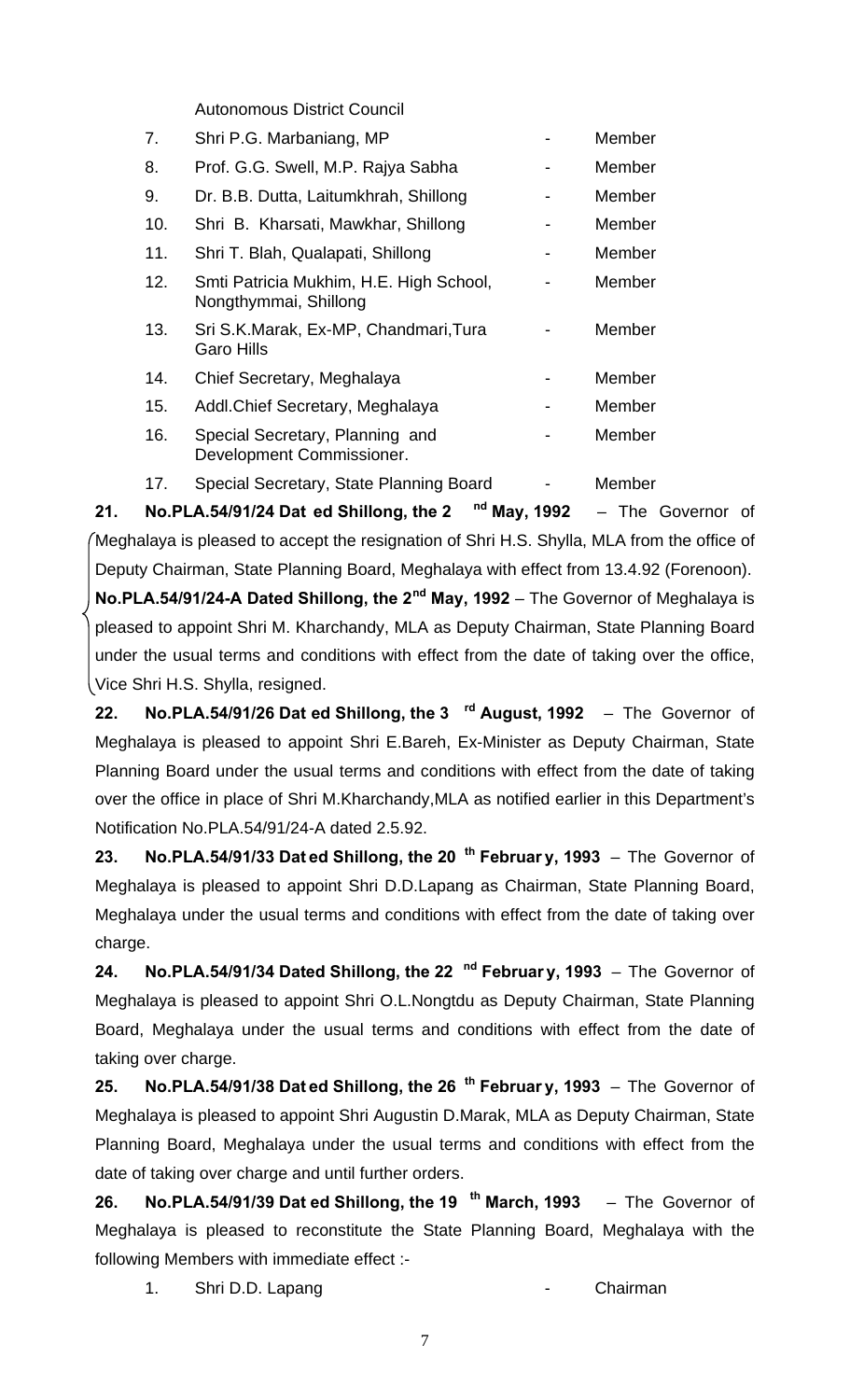| 2.  | Shri O.L.Nongtdu                                                                |   | Deputy Chairman        |
|-----|---------------------------------------------------------------------------------|---|------------------------|
| 3.  | Shri Augustin D.Marak, MLA                                                      |   | Deputy Chairman        |
| 4.  | Chief Executive Member, Khasi Hills<br><b>Autonomous District Council</b>       |   | Member                 |
| 5.  | <b>Chief Executive Member, Garo Hills</b><br><b>Autonomous District Council</b> |   | Member                 |
| 6.  | Chief Executive Member, Jaintia Hills<br><b>Autonomous District Council</b>     |   | Member                 |
| 7.  | Shri P.G.Marbaniang, MP                                                         |   | Member                 |
| 8.  | Shri G.S. Massar, MLA                                                           |   | Member                 |
| 9.  | Shri A.H.Scott Lyngdoh, MLA                                                     |   | Member                 |
| 10. | Shri Bronson Sangma, Tura                                                       | - | Member                 |
| 11. | Shri Arkinston Sangma, Tura                                                     |   | Member                 |
| 12. | Shri T. Ryntathiang, Lumparing, Shillong                                        |   | Member                 |
| 13. | Smti P. Mukhim, Laitumkhrah, Shillong                                           |   | Member                 |
| 14. | Prof. B.B. Dutta, Laitumkhrah, Shillong                                         |   | Member                 |
| 15. | Chief Secretary, Meghalaya                                                      | - | Member                 |
| 16. | Commissioner & Secretary, Planning,                                             |   | Member                 |
| 17. | Commissioner & Secretary, Finance                                               |   | Member                 |
| 18. | Commissioner & Secretary/Officer On<br>Special Duty, State Planning Board.      |   | <b>Member Convener</b> |

**27. No.PLA.54/91/46 Dat ed Shillong, the 23 rd Aug ust, 1993** – The Governor of Meghalaya is pleased to reconstitute the State Planning Board, Meghalaya with the following Members with immediate effect :-

| 1.  | Shri S.L.Marbaniang, MLA                                                        | Chairman        |
|-----|---------------------------------------------------------------------------------|-----------------|
| 2.  | Shri E.Bareh                                                                    | Deputy Chairman |
| 3.  | Shri Augustin D.Marak, MLA                                                      | Deputy Chairman |
| 4.  | Chief Executive Member, Khasi Hills<br><b>Autonomous District Council</b>       | Member          |
| 5.  | <b>Chief Executive Member, Garo Hills</b><br><b>Autonomous District Council</b> | Member          |
| 6.  | Chief Executive Member, Jaintia Hills<br><b>Autonomous District Council</b>     | Member          |
| 7.  | Shri P.G.Marbaniang, MP                                                         | Member          |
| 8.  | Shri G.S. Massar, MLA                                                           | Member          |
| 9.  | Shri A.H.Scott Lyngdoh, MLA                                                     | Member          |
| 10. | Shri Bronson Sangma, Tura                                                       | Member          |
| 11. | Shri Elphinstone R. Marak, Tura                                                 | Member          |
| 12. | Shri T. Ryntathiang, Lumparing, Shillong                                        | Member          |
| 13. | Smti P. Mukhim, Laitumkhrah, Shillong                                           | Member          |
| 14. | Prof. B.B. Dutta, Laitumkhrah, Shillong                                         | Member          |
| 15. | Chief Secretary, Meghalaya                                                      | Member          |
| 16. | Commissioner & Secretary, Planning,                                             | Member          |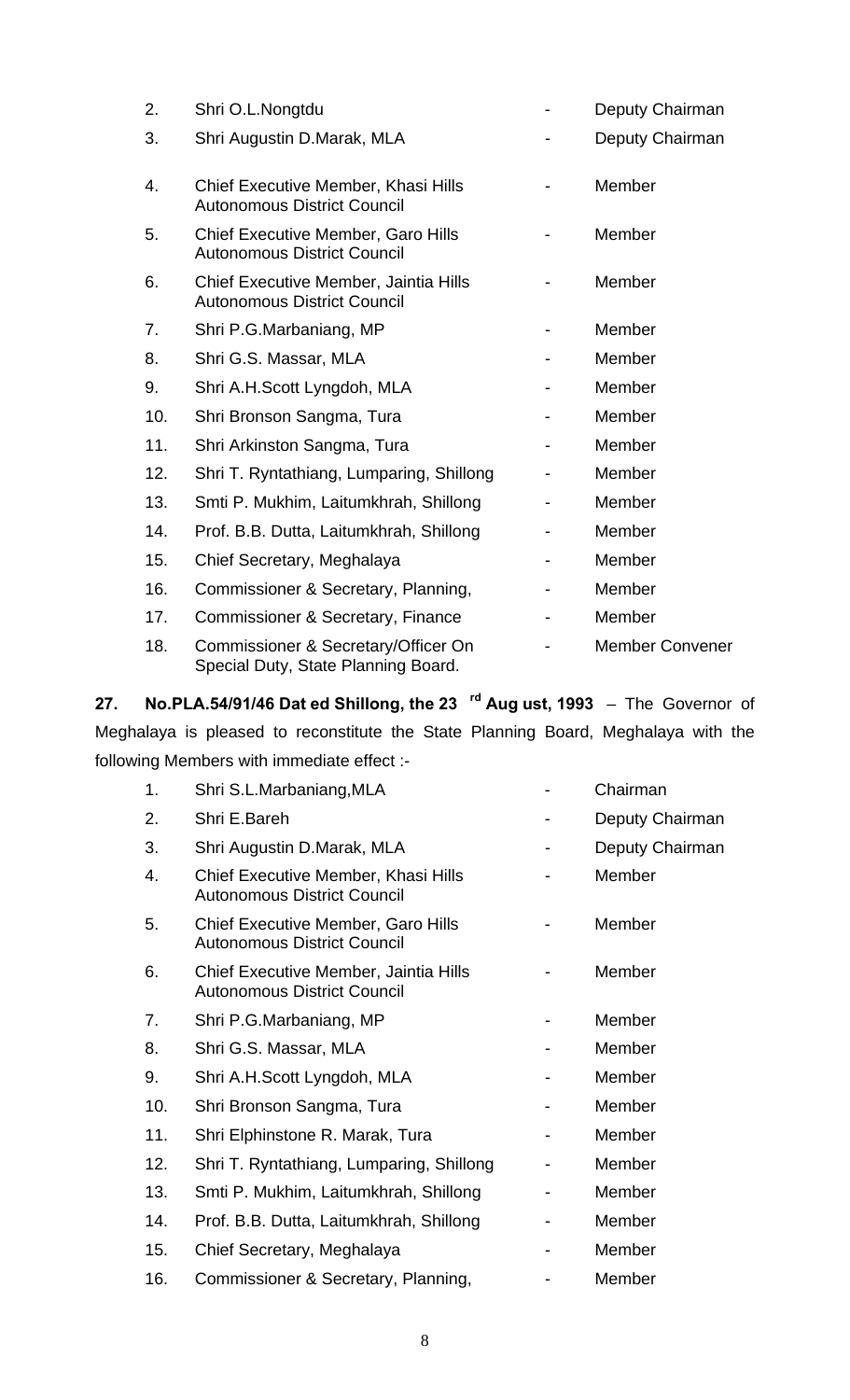- 17. Commissioner & Secretary, Finance  **Member**
- 18. Commissioner & Secretary/Officer On Facebook Member Convener Special Duty, State Planning Board.

**28. No.PLA. 54/91/Pt.I/18 Dated Shillong, the 16 th May, 1996** – The Governor of Meghalaya is pleased to appoint Shri P.G. Marbaniang, MLA as Chairman, State Planning Board with immediate effect.

**29. No.PLA. 54/91/Pt.I/19 Dated Shillong, the 23 rd May, 1996** – The Governor of Meghalaya is pleased to appoint Shri E.Bareh, MLA as Deputy Chairman, State Planning Board with immediate effect.

**30. No.PLA. 54/91/72 Dated Shillo ng, the 13 th November, 1996** – The Governor of Meghalaya is pleased to appoint Shri S.L. Marbaniang, MLA present Chairman MIDC as Chairman, State Planning Board with immediate effect.

**31. No.PLA. 54/91/74 Dated Shillong, the 4 th April, 1997** – The Governor of Meghalaya is pleased to include Dr. E.D. Thomas, Department of Economic, NEHU as Member of the State Planning Board, reconstituted vide Notification No.PLA. 54/91/46 dt.23.8.93 with immediate effect

**32. No.PLA. 54/91/77 Dated Shillong, the 23 rd April, 1997** – The Governor of Meghalaya is pleased to appoint Shri Cornel P. Marak, MA as Member of the State Planning Board vice Shri Elphinstone Marak, Member with immediate effect.

**33. No.PLA. 54/91/80 Dated Shillong, the 10 th Jul y, 1997** – The Governor of Meghalaya is pleased to appoint Shri Elphinstone R. Marak as Member of the State Planning Board vice Shri Bronson Sangma, Member with immediate effect.

**34. No.PLA. 54/91/108 Dated Shillong, the 29th May, 1998** – The Governor of Meghalaya is pleased to reconstitute the State Planning Board, Meghalaya with the following Members with immediate effect :-

| 1.  | Shri B.B. Lyngdoh                                                              | Chairman             |
|-----|--------------------------------------------------------------------------------|----------------------|
| 2.  | Shri B.G. Momin                                                                | Vice Chairman        |
| 3.  | Shri H.A.D. Sawian                                                             | <b>Vice Chairman</b> |
| 4.  | Shri Endro lawphniaw                                                           | Vice Chairman        |
| 5.  | Shri A.Basaiawmoit                                                             | Vice Chairman        |
| 6.  | Chief Executive Member, Khasi Hills<br>Autonomous District Council, Shillong   | Member               |
| 7.  | <b>Chief Executive Member, Garo Hills</b><br>Autonomous District Council, Tura | Member               |
| 8.  | Chief Executive Member, Jaintia Hills<br>Autonomous District Council, Jowai    | Member               |
| 9.  | Shri P.R.Kyndiah, MP                                                           | Member               |
| 10. | Shri Robert Lyngdoh, MLA                                                       | Member               |
| 11. | Shri Chamberlain Marak, MLA                                                    | Member               |
| 12. | Shri Hastings Momin, Tura                                                      | Member               |
| 13. | Mrs. V. Ingty, Tura                                                            | Member               |
| 14. | Shri Batkupar Wahlang, Shillong                                                | Member               |
| 15. | Mrs. Patricia Mukhim, Shillong                                                 | Member               |
|     |                                                                                |                      |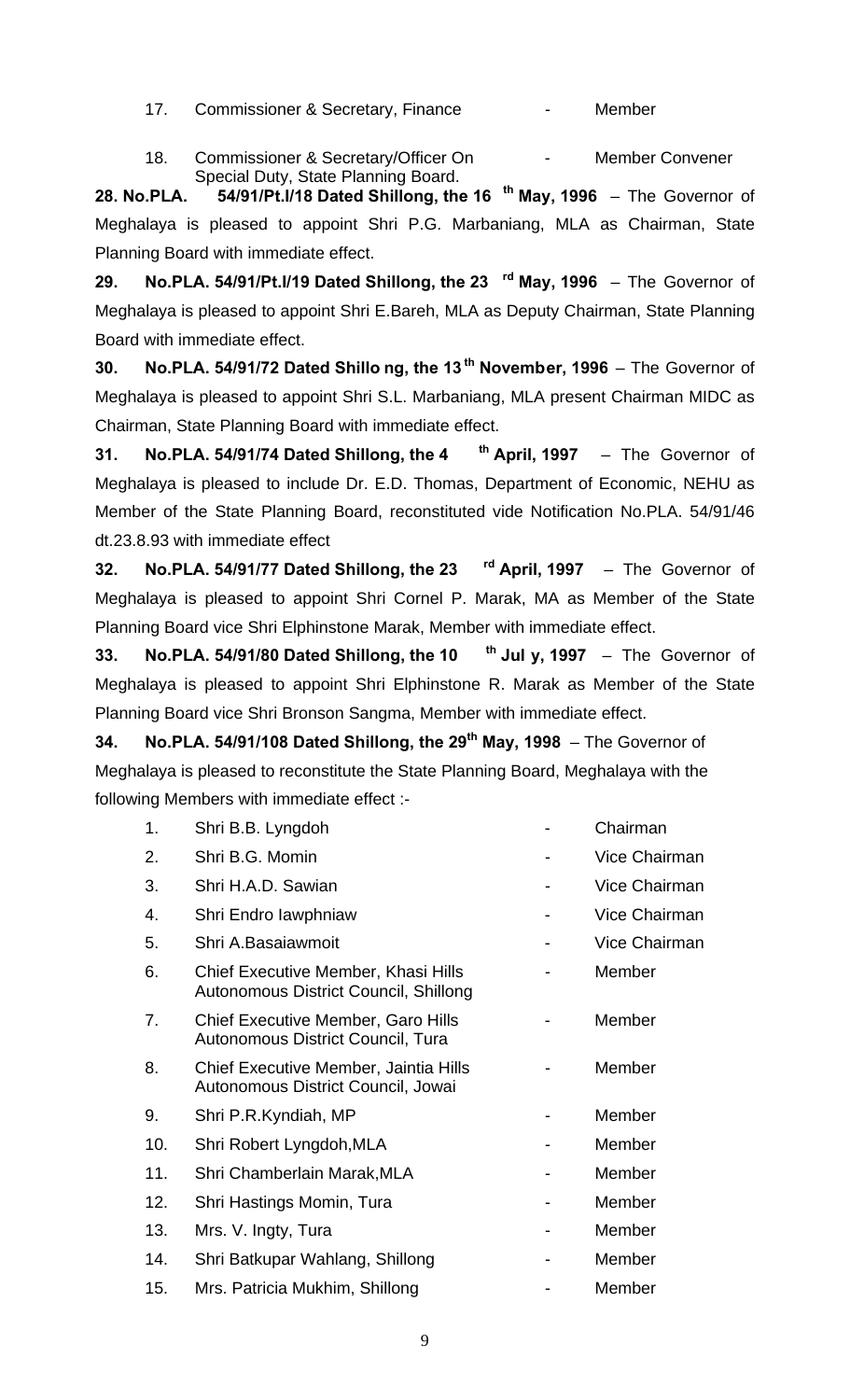| 16. | Dr. P.M. Passah, C/o HEHU                                                  | Member                 |
|-----|----------------------------------------------------------------------------|------------------------|
| 17. | Shri B.B.Chetri, Shillong                                                  | Member                 |
| 18. | Shri R. Passah, Shillong                                                   | Member                 |
| 19. | The Chief Secretary, Meghalaya                                             | Member                 |
| 20. | The Principal Secretary/Commissioner &<br>Secretary, Planning,             | Member                 |
| 21. | The Principal Secretary Commissioner &<br>Secretary, Finance               | Member                 |
| 22. | Commissioner & Secretary/Officer On<br>Special Duty, State Planning Board. | <b>Member Convener</b> |

**35. No.PLA.54/91/111 Dated Shillong, the 3 rd Au gust, 1998** – The Governor of Meghalaya is pleased to appoint Shri S.C.Marak, MLA as Chairman, State Planning Board with Cabinet rank from the date of taking over charge.

This supersedes this Department's Notification No.PLA.54/91/108 dt.21.5.98

**36. No.PLA.54/91/115 Dated Shillong, the 9th October, 1998** – In supersession of this Department Notification No.PLA.54/91/108 dt.29.5.98, the Governor of Meghalaya is reconstitute the State Planning Board, Meghalaya with the following Members with immediate effect.

| 1.  | Shri S.C. Marak                                                                     | Chairman        |
|-----|-------------------------------------------------------------------------------------|-----------------|
| 2.  | Shri S.D. Khongwir                                                                  | Deputy Chairman |
| 3.  | Shri T. Challam, IAS (Retd.)                                                        | Deputy Chairman |
| 4.  | <b>Chief Executive Member, Khasi Hills</b><br>Autonomous District Council, Shillong | Member          |
| 5.  | <b>Chief Executive Member, Garo Hills</b><br>Autonomous District Council, Jowai     | Member          |
| 6.  | Chief Executive Member, Jaintia Hills<br>Autonomous District Council, Tura          | Member          |
| 7.  | Shri P.R.Kyndiah, MP                                                                | Member          |
| 8.  | Shri O.L.Nongtdu, MP                                                                | Member          |
| 9.  | Dr. R.C. Laloo                                                                      | Member          |
| 10. | <b>Shri Hastings Momin</b>                                                          | Member          |
| 11. | Shri Rowel Lyngdoh                                                                  | Member          |
| 12. | Shri A.C. Marak                                                                     | Member          |
| 13. | Shri C.P. Marak                                                                     | Member          |
| 14. | Dr. E.D. Thomas                                                                     | Member          |
| 15. | Dr. P.M. Passah C/o NEHU                                                            | Member          |
| 16. | Dr. K. Vincent                                                                      | Member          |
| 17. | Shri Phillip Shabong, IAS (Retd.)                                                   | Member          |
| 18. | Smti Patricia Mukhim                                                                | Member          |
| 19. | Smti V. Ingty                                                                       | Member          |
| 20. | Shri Batkupar Wahlang                                                               | Member          |
| 21. | Shri R. Passah                                                                      | Member          |
| 22. | Shri I.K. Sangma                                                                    | Member          |
| 23. | Dr. K.K. Jhunjhunwala                                                               | Member          |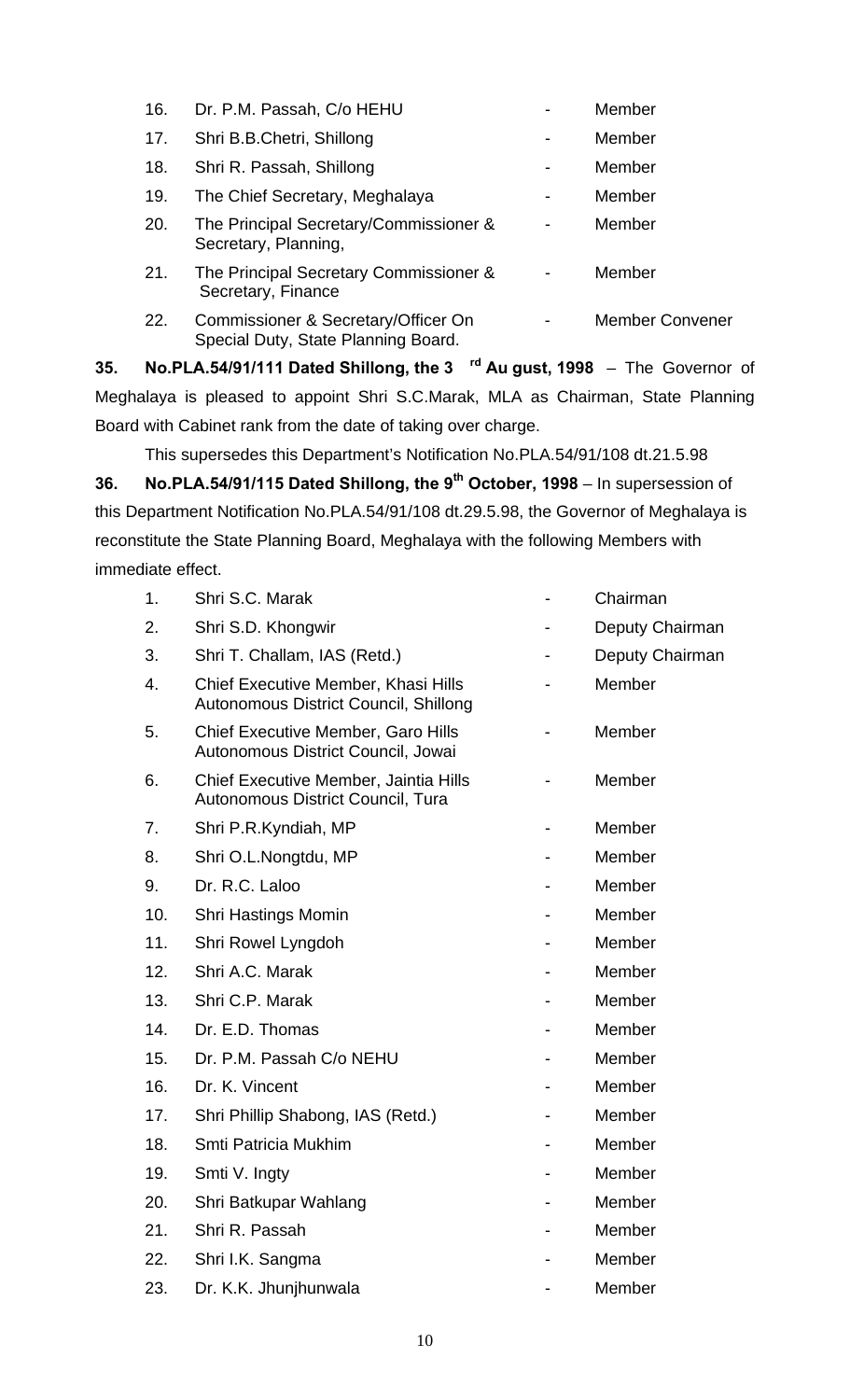| 24. | Shri S.R. Moksha                                                           |                | Member                 |
|-----|----------------------------------------------------------------------------|----------------|------------------------|
| 25. | The Chief Secretary, Meghalaya                                             | $\blacksquare$ | Member                 |
| 26. | The Principal Secretary/Commissioner &<br>Secretary, Planning,             | $\blacksquare$ | Member                 |
| 27. | The Principal Secretary Commissioner &<br>Secretary, Finance               |                | Member                 |
| 28. | Commissioner & Secretary/Officer On<br>Special Duty, State Planning Board. |                | <b>Member Convener</b> |

**37. No.PLA.54/91/120 Dated Shillong, the 9th November, 1998** – In continuation to this Department's Notification No.PLA.54//91/115 dt.9.10.98, the Principal Secretary/ Commissioner & Secretary, Finance Department is also included as Member of the State Planning Board.

**38. No.PLA.54/91/124-A Dated Shi llong, the 15 th Oct ober, 1999** – Consequent upon the resignation of Shri S.C. Marak from the office of Chairman, State Planning Board, the Governor of Meghalaya is pleased to appoint Shri B.G.Momin as Chairman, State Planning Board with effect from the date of taking over charge and until further orders.

**39. No.PLA.54/91/Pt/17 Dated Shillong, the 5 th June, 2000** – In continuation to this Department's Notification **No.PLA.54/91/124-A dt.15.10.99,** the Governor of Meghalaya is pleased to reconstitute the State Planning Board, Meghalaya with the following Members with immediate effect:-

| 1.  | Shri B.G. Momin, Ex-MLA                                                         | Chairman        |
|-----|---------------------------------------------------------------------------------|-----------------|
| 2.  | Shri Endro lawphniaw, Ex-MLA                                                    | Deputy Chairman |
| 3.  | Shri G.S.Massar, Ex-MLA                                                         | Deputy Chairman |
| 4.  | Chief Executive Member, Khasi Hills<br>Autonomous District Council, Shillong.   | Member          |
| 5.  | <b>Chief Executive Member, Garo Hills</b><br>Autonomous District Council, Tura. | Member          |
| 6.  | Chief Executive Member, Jaintia Hills<br>Autonomous District Council, Jowai.    | Member          |
| 7.  | Shri C.P.Marak, MA                                                              | Member          |
| 8.  | Shri John Kharkongor                                                            | Member          |
| 9.  | Shri Archibold A.Sangma                                                         | Member          |
| 10. | Smti M.R.Mawlong, IAS (Retd.)                                                   | Member          |
| 11. | Smti Patricia Mukhim                                                            | Member          |
| 12. | Shri R.Passah                                                                   | Member          |
| 13. | Shri F. Suchiang, IFS (Retd.)                                                   | Member          |
| 14. | Shri H. Suchiang                                                                | Member          |
| 15. | Shri Phillip Shabong, IAS (Retd.)                                               | Member          |
| 16. | Dr. P.M. Passah                                                                 | Member          |
| 17. | Shri B.B. Dutta                                                                 | Member          |
| 18. | Chief Secretary, Meghalaya                                                      | Member          |
| 19. | Principal Secretary, Planning,<br>Govt. of Meghalaya                            | Member          |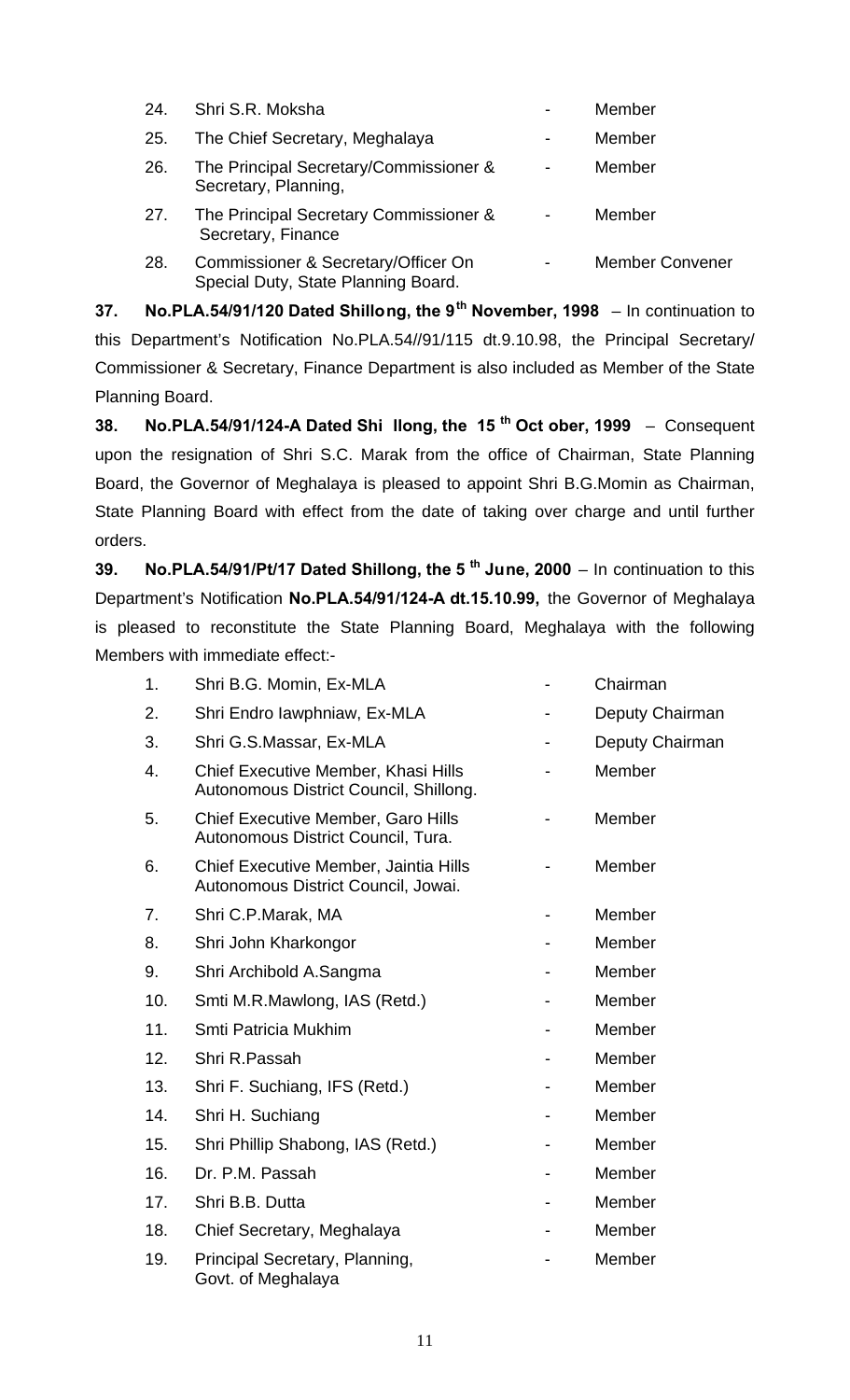| 20. | <b>Principal Secretary, Finance</b> | $\,$ | Member |
|-----|-------------------------------------|------|--------|
|     | Govt. of Meghalaya                  |      |        |

21. Commissioner & Secretary, The Commissioner & Secretary, State Planning Board.

**40. No.PLA.54/91/Pt/2 Dated Shillong, the 11 th December, 2001** – In supersession of this Department's Notification No.PLA.54/91/Pt/17 dt.5.6.2000, the Governor of Meghalaya is pleased to reconstitute the Meghalaya State Planning Board with the following Members, with immediate effect and until further orders.

| 1. | Shri S.C.Marak, MLA                                                             | Chairman                |
|----|---------------------------------------------------------------------------------|-------------------------|
| 2. | Chief Executive Member, Khasi Hills<br>Autonomous District Council, Shillong.   | Member                  |
| 3. | <b>Chief Executive Member, Garo Hills</b><br>Autonomous District Council, Tura. | Member                  |
| 4. | Chief Executive Member, Jaintia Hills<br>Autonomous District Council, Jowai.    | Member                  |
| 5. | Chief Secretary, Govt. of Meghalaya                                             | Member                  |
| 6. | Principal Secretary, Planning,<br>Govt. of Meghalaya                            | Member                  |
| 7. | <b>Principal Secretary, Finance</b><br>Govt. of Meghalaya                       | Member                  |
| 8. | Commissioner & Secretary,                                                       | <b>Member Secretary</b> |

Meghalaya State Planning Board.

**41. No.PLA.54/91/Pt/8 Dated Shillong, the 13th December, 2001** – In continuation to this Department's Notification No.PLA.54/91/Pt/2 Dt.11.12.2001, the Governor of Meghalaya is pleased to appoint Shri W.Syiemiong, Ex-MLA as Deputy Chairman, State Planning Board with effect from the date of taking over charge and until further orders.

**42. No.PLA.54/91/Pt/10 Dated Shillong, the 14 th December, 2001** – In continuation to this Department's Notification No.PLA.54/91/Pt/8 Dt.13.12.2001, the Governor of Meghalaya is pleased to appoint Dr.R.C.Laloo, Ex-MLA as Deputy Chairman, State Planning Board with effect from the date of taking over charge and until further orders.

**43. No.PLA.54/91/Pt/20 Dated Shillong, the 21 st February, 2002** – In continuation to this Department's Notifications No.PLA.54/91/Pt/2 dt.11.12.2001, No.PLA.54/91/Pt/8 dt.13.12.2001 and No.PLA.54/91/Pt/10 dt.14.12.2001, the Governor of Meghalaya is pleased to reconstitute the Meghalaya State Planning Board with the following Members with immediate effect and until further orders :-

| 1.               | Shri S.C.Marak, Ex-MLA                                                          |   |                          | Non-Official Chairman        |
|------------------|---------------------------------------------------------------------------------|---|--------------------------|------------------------------|
| 2.               | Shri W.Syiemiong, Ex-MLA                                                        | - |                          | Non-Official Deputy Chairman |
| 3.               | Dr. R.C. Laloo, Ex-MLA                                                          |   |                          | Non-Official Deputy Chairman |
| $\overline{4}$ . | Chief Executive Member, Khasi Hills<br>Autonomous District Council, Shillong.   |   |                          | Non Official Member          |
| 5.               | <b>Chief Executive Member, Garo Hills</b><br>Autonomous District Council, Tura. |   |                          | Non Official Member          |
| 6.               | Chief Executive Member, Jaintia Hills<br>Autonomous District Council, Jowai.    |   | $\overline{\phantom{a}}$ | Non Official Member          |
| 7.               | Shri S.L.Marbaniang, Shillong                                                   |   |                          | Non Official Member          |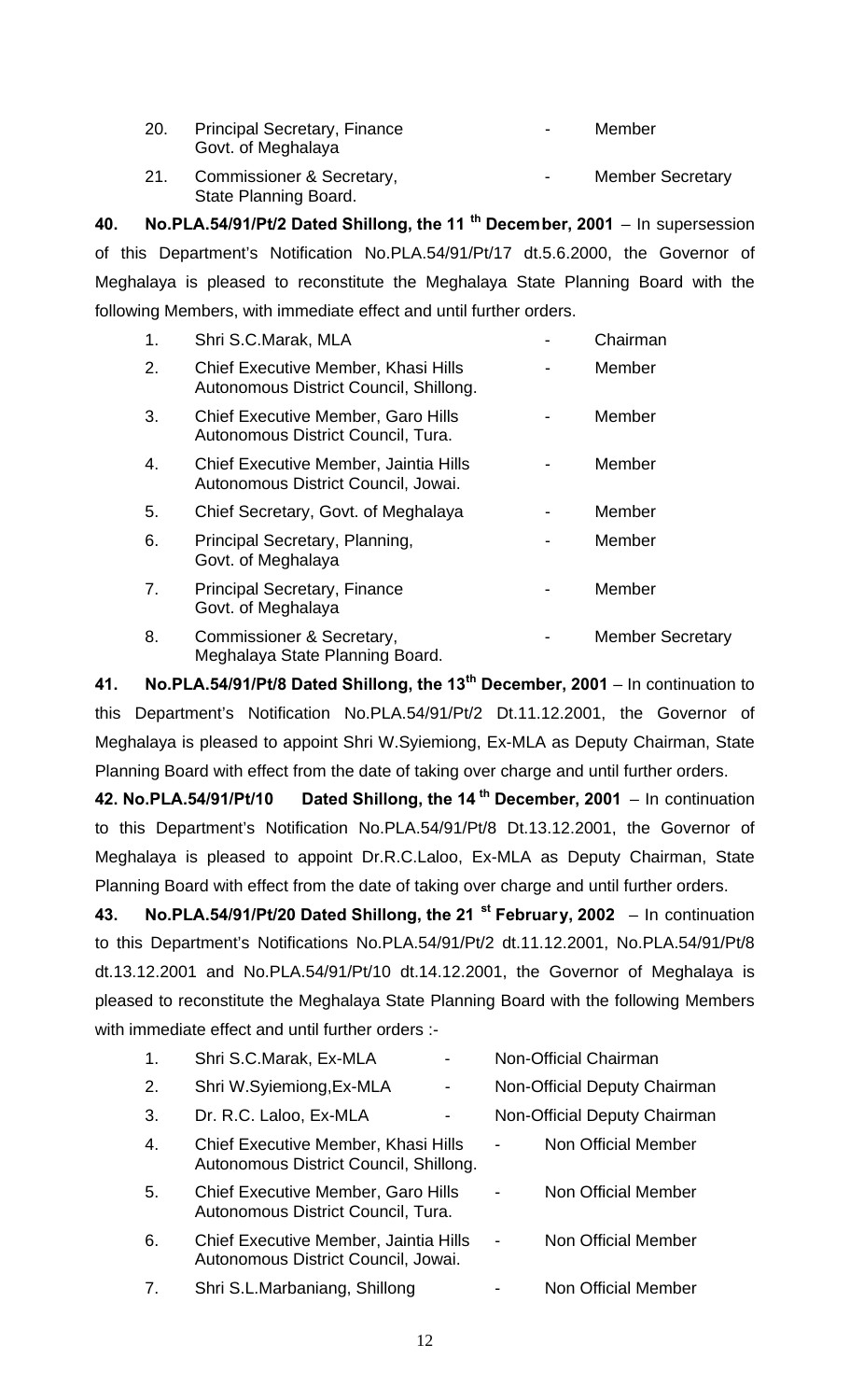| 8.  | Dr. B.B. Dutta, Ex-MP, Shillong                          |                              | <b>Non Official Member</b>       |
|-----|----------------------------------------------------------|------------------------------|----------------------------------|
| 9.  | Shri Sanggra A.Sangma, Tura                              |                              | Non Official Member              |
| 10. | Shri P.R.Kyndiah, MP, Shillong                           |                              | Non Official Member              |
| 11. | Shri Policarp K.Marak, New<br>Puthimary, Mendipathar     |                              | <b>Non Official Member</b>       |
| 12. | Dr. K. Vincent, Shillong                                 |                              | Non Official Member              |
| 13. | Dr. E.D. Thomas, Shillong                                |                              | <b>Non Official Member</b>       |
| 14. | Shri P.D.Sangma, East Garo Hills                         |                              | <b>Non Official Member</b>       |
| 15. | Shri Joining Pde, Jowai                                  |                              | Non Official Member              |
| 16. | Shri Cornel P.Marak, Baghmara<br>South Garo Hills        |                              | <b>Non Official Member</b>       |
| 17. | Shri H. Suchiang, Jowai                                  |                              | Non Official Member              |
| 18. | Shri J.D.Pohrmen, Laitumkhrah                            |                              | <b>Non Official Member</b>       |
| 19. | Shri Masonsingh Sangma, Tura                             |                              | Non Official Member              |
| 20. | Shri W.R.Kharlukhi, Jowai                                |                              | Non Official Member              |
| 21. | Shri Thomas Roy Mallai, Mawlai<br>Phudmawri              |                              | <b>Non Official Member</b>       |
| 22. | Shri R. Lyngdoh, Motinagar                               |                              | Non Official Member              |
| 23. | Chief Secretary Govt. of Meghalaya                       |                              | <b>Official Member</b>           |
| 24. | Principal Secretary, Planning Govt. of<br>Meghalaya      | $\qquad \qquad \blacksquare$ | <b>Official Member</b>           |
| 25. | Principal Secretary, Finance Govt. of<br>Meghalaya       |                              | <b>Official Member</b>           |
| 26. | Commissioner & Secretary,<br><b>State Planning Board</b> |                              | <b>Official Member Secretary</b> |

**44. No.PLA.54/91/139 Dated Shillong, the 22 nd March, 2002** – The Governor of Meghalaya is pleased to appoint Shri S.D. Khongwir, Ex-MLA as Senior Deputy Chairman, State Planning Board with effect from the date of his assumption of such charge, with the rank and status of a Cabinet Minister along with attendant perks and privileges.

**45. No.PLA.54/91/149 Dated Shillong, the 6 th March, 2003** – The Governor of Meghalaya is pleased to appoint Shri S.C.Marak, Ex-MLA and former Chief Minister and Shri P.R. Kyndiah, MP as Co-Chairmen, State Planning Board with effect from the date of assumption of such charge, with the rank and status of a Cabinet Minister.

**46. No.PLA.54/91/151 Dated Shillong, the 17th of March, 2003** – In supersession of (this Department's Notification No.PLA.54/91/149 dt.6<sup>th</sup> March, 2003, the Governor of Meghalaya is pleased to appoint Shri S.C.Marak, Ex-MLA as Chairman, Meghalaya State Planning Board with the rank and status of a Cabinet Minister, with effect from the date of assumption of charge and until further orders.

**No.PLA.54/91/151-A Dated Shillong, the 17th of March, 2003** – In supersession of this Department's Notification No.PLA.54/91/149 dt.6<sup>th</sup> March,2003, the Governor of Meghalaya is pleased to appoint Shri P.R.Kyndiah, Member of Parliament, as Co-Chairman, Meghalaya State Planning Board with the rank and status of a Cabinet Minister, with effect from the date of assumption of charge and until further orders.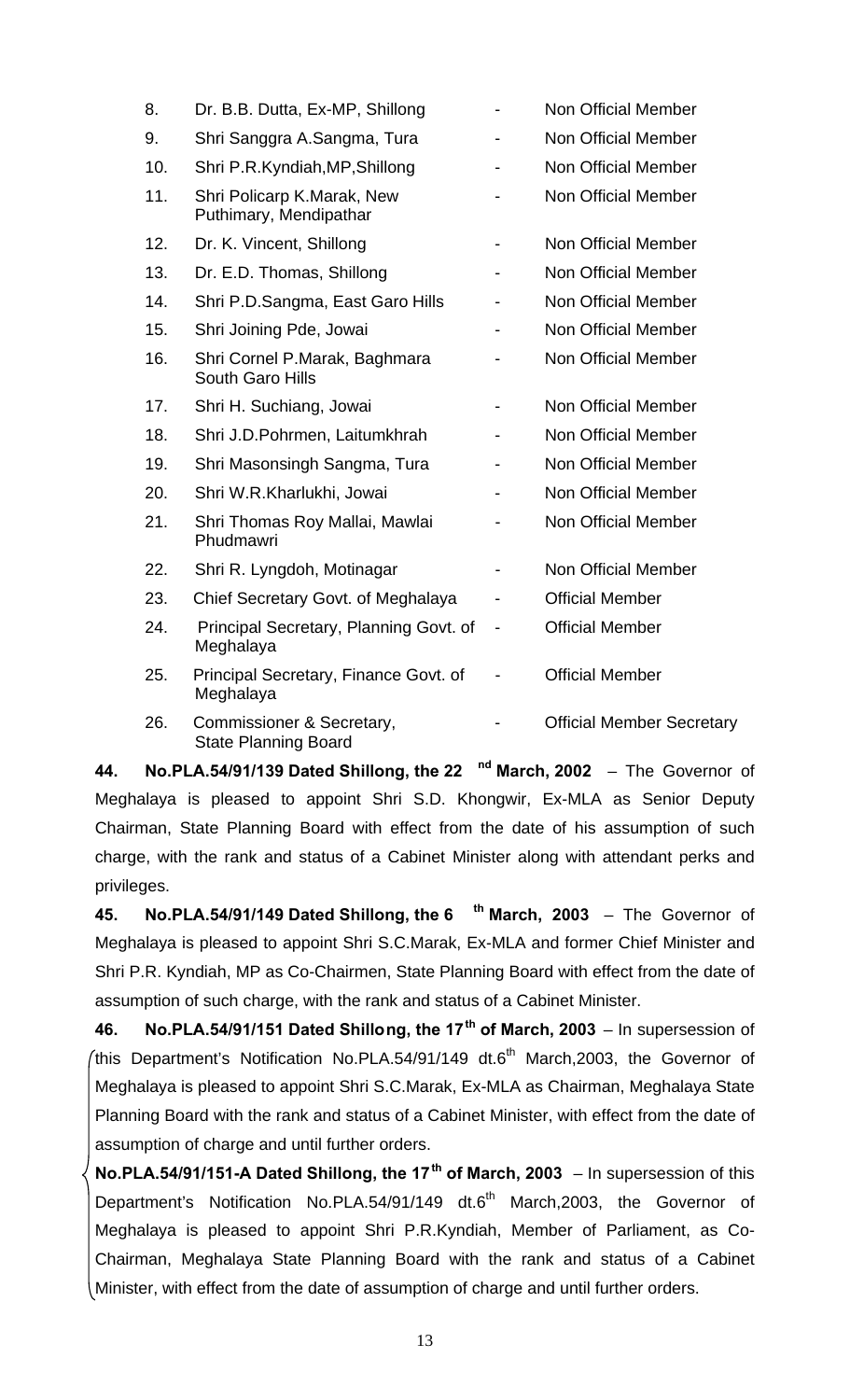**47. No.PLA.54/91/183 Dated Shillo ng, the 30 th April, 2003** – In continuation to this Department's Notification No.PLA.54/91/151 & No.PLA.54/91/151-A dt.17.3.2003, the Governor of Meghalaya is pleased to reconstitute the Meghalaya State Planning Board with the following Members with immediate effect and until further orders.

| 1.  | Shri S.C.Marak, Ex-MLA                                                          | Chairman                   |
|-----|---------------------------------------------------------------------------------|----------------------------|
| 2.  | Shri P.R. Kyndiah, MP                                                           | Co-Chairman                |
| 3.  | Shri S.D.Khongwir, Ex-MLA                                                       | Deputy Chairman            |
| 4.  | Dr. R.C. Laloo, Ex-MLA                                                          | Deputy Chairman            |
| 5.  | Shri Polycarp K.Marak                                                           | <b>Non-Official Member</b> |
| 6.  | Shri Sanggra A.Sangma                                                           | <b>Non-Official Member</b> |
| 7.  | Shri Cornel P. Marak                                                            | <b>Non-Official Member</b> |
| 8.  | Shri Rowell Lyngdoh, Ex-MLA                                                     | <b>Non-Official Member</b> |
| 9.  | Shri Edmund S.Lyngdoh                                                           | <b>Non-Official Member</b> |
| 10. | Dr. E.D. Thomas                                                                 | <b>Non-Official Member</b> |
| 11. | Shri A.H.Scott Lyngdoh, Ex-MLA                                                  | <b>Non-Official Member</b> |
| 12. | Dr. Biloris Lyndem                                                              | Non-Official Member        |
| 13. | Chief Executive Member, Khasi Hills<br>Autonomous District Council, Shillong.   | <b>Official Member</b>     |
| 14. | <b>Chief Executive Member, Garo Hills</b><br>Autonomous District Council, Tura. | <b>Official Member</b>     |
| 15. | Chief Executive Member, Jaintia Hills<br>Autonomous District Council, Jowai.    | <b>Official Member</b>     |
| 16. | Chief Secretary, Govt. of Meghalaya                                             | <b>Official Member</b>     |
| 17. | Addl.Chief Secretary/Commissioner &<br>Secretary, Finance Department            | <b>Official Member</b>     |
| 18. | Addl. Chief Secretary/Commissioner &<br>Secretary, Planning Department          | <b>Official Member</b>     |
| 19. | Commissioner & Secretary,<br>State Planning Board.                              | <b>Member Secretary</b>    |

**48. No.PLA.54/91/186 Dated Shillo ng, the 12 th May, 2003** – In continuation to this Department's Notification No.PLA.54/91/183 dated 30<sup>th</sup> April, 2003, the Governor of Meghalaya is pleased to appoint Shri Sanbor Swell Lyngdoh as a Deputy Chairman, Meghalaya State Planning Board with effect from the sate of assumption of such charge, and to confer the status of Minister of State with all attendant perks and facilities as admissible to a Minister of State.

**49. No.PLA.54/91/191 Dated Shillo ng, the 21 st Augu st, 2003** – In continuation to this Department's Notification No.PLA.54/91/183 dt.30.04.2003, the Governor of Meghalaya is pleased to appoint Shri Augustine D.Marak, Ex-MLA as a Member of the Meghalaya State Planning Board with immediate effect and until further orders.

**50. No.PLA.54/91/203 Dated Shillong, the 9 th Jul y, 2004** – The Governor of Meghalaya is pleased to appoint Dr.F.A.Khonglam, MLA as Co-Chairman, Meghalaya State Planning Board with effect from the date of assumption of charges and until further orders, in addition to the existing Members of the Board.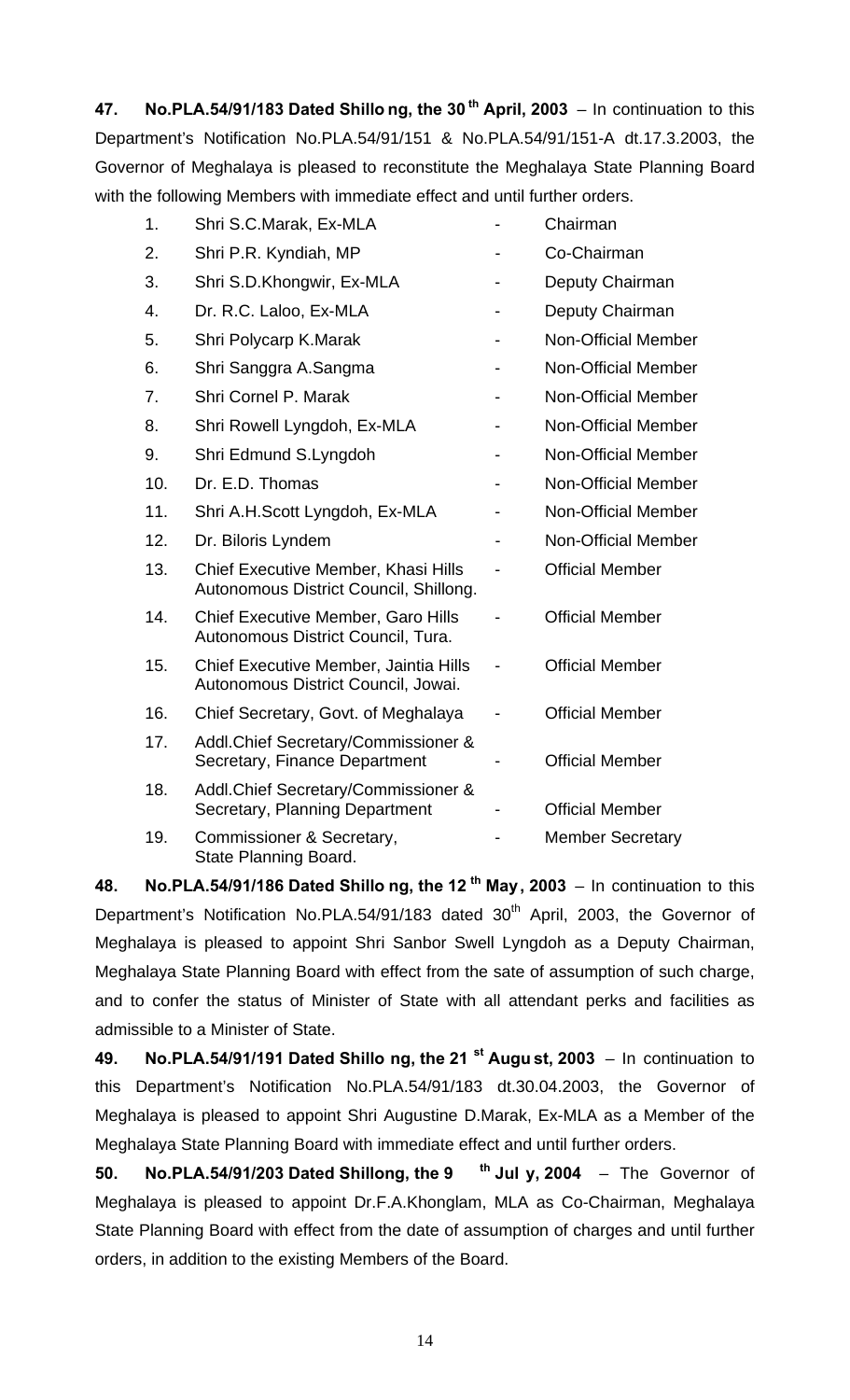**51. No.PLA.54/91/204 Dated Shillong, the 9 th Jul y, 2004** – The Governor of Meghalaya is pleased to appoint Shri P.T. Sawkmie, MLA as Co-Chairman, Meghalaya State Planning Board with effect from the date of assumption of charges and until further orders, in addition to the existing Members of the Board.

**52. No.PLA.54/91/206 Dated Shillong, the 21 st Jul y, 2004** – The Governor of Meghalaya is pleased to appoint Shri E.D.Marak, MLA as Co-Chairman, Meghalaya State Planning Board with effect from the date of assumption of charges and until further orders, in addition to the existing Members of the Board.

**53. No.PLA.54/91/278 Dated Shillong, the 13 th March, 2006** – The Governor of Meghalaya is pleased to appoint Shri T.N.Marak, MLA as Co-Chairman, Meghalaya State Planning Board with effect from the date of assumption of charges and until further orders, in addition to the existing Members of the Board.

**54. No.PLA.54/91/280 Dated Shillong, the 10 th May , 2006** – The Governor of Meghalaya is pleased to appoint Shri Atul C.Marak, Ex-Minister as Deputy Chairman, Meghalaya State Planning Board with effect from the date of assumption of charges and until further orders, with entitlement of facilities applicable to a Vice Chairman in category 'A' as per Finance Department circular No.FEM.44/2003/Pt.II/12 dt.01.09.2005.

**55. No.PLA.54/91/283 Dated Shillong, the 28 th June, 2006** – The Governor of Meghalaya is pleased to appoint Shri Friday Lyngdoh, MLA and Shri Sayeedulah Nongrum, MLA, former Minister, as Co-Chairmen, Meghalaya State Planning Board with effect from the date of assumption of charges and until further orders, with entitlement of facilities applicable to a Chairman in category 'A' as per Finance Department circular No.FEM.44/2003/Pt.II/12 dt.01.09.2005.

**56. No.PLA.54/91/284 Dated Shillong, the 13 th March, 2007** – The Governor of Meghalaya is pleased to appoint Shri Brening A. Sangma, MLA and former Minister as Co-Chairman, Meghalaya State Planning Board with effect from the date of assumption of charges and until further orders, with entitlement of facilities applicable to a Chairman in category 'A' as per Finance Department circular No.FEM.44/2003/Pt.II/12 dt.01.09.2005.

**57. No.PLA.16/2008/3 dt.26th March,2008** – The Governor of Meghalaya is pleased to appoint Shri P.A. Sangma, MLA as Chairman, Meghalaya State Planning Board with effect from the date of assumption of charge and until further orders, with the status of a Chief Minister.

**58. No.PLA.54/91/Pt/9 dt.15th April,2008** – The Governor of Meghalaya is pleased to appoint Shri M.Suchiang, Ex-MLA as Deputy Chairman, Meghalaya State Planning Board with immediate effect with 'A' Category/Status as per Finance Department's circular No.FEM.44/2003/Pt.II/12 dated 01.09.2005.

**59. No.PLA.16/2008/5 dt.13th May,2008** – The Governor of Meghalaya is pleased to appoint Dr.W.R.Kharlukhi as Deputy Chairman, Meghalaya State Planning Board with 'B' Status with effect from the date of; joining and until further orders.

15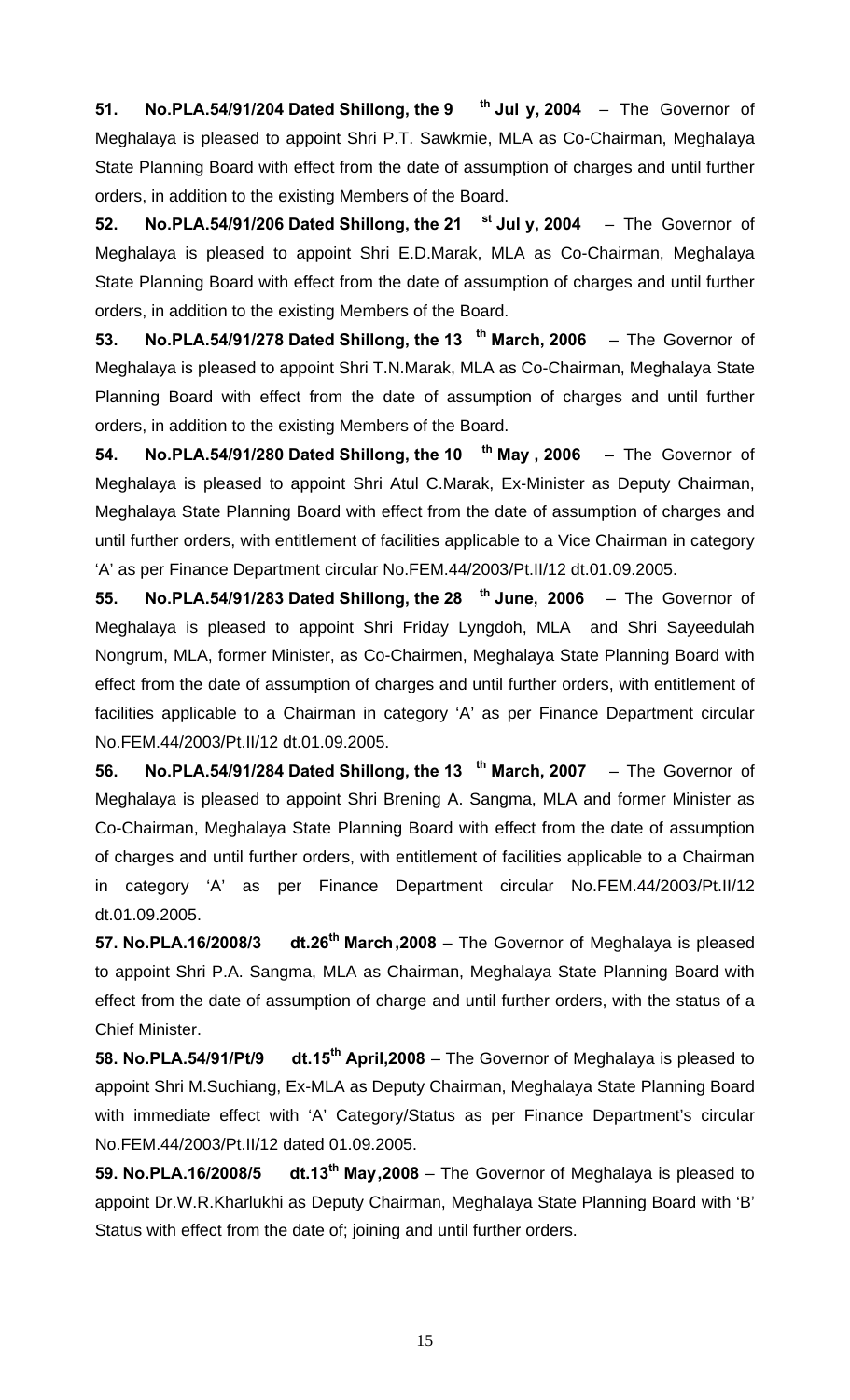**60. No.PLA.16/2008/6 dt.13th May,2008** – The Governor of Meghalaya is pleased to appoint Prof. E.D.Thomas, as Deputy Chairman, Meghalaya State Planning Board with 'B' Status with effect from the date of; joining and until further orders.

**61. No.PLA.16/2008/Pt/2 Dated Shillong, th e 7 th Jul y, 2008** – The Governor of Meghalaya is pleased to appoint Shri Silkha D.Shira as a Vice-Chairman, the Meghalaya State Planning Board with "B" Status with effect from the date of assumption of charge and until further orders.

**62. No.PLA.16/2008/99 Dated Shillong, the 7 th July, 2008** – In continuation to this Department's Notification No.PLA.16/2008/3 dt.26<sup>th</sup> March,2008, No.PLA.54/91/Pt/9 dt.15<sup>th</sup> April, 2008, No.PLA.16/2008/5 dt.13<sup>th</sup> May, 2008 and No.PLA.16/2008/6 dt. 13<sup>th</sup> May,2008, the Governor of Meghalaya is pleased to reconstitute the Meghalaya State Planning Board with the following Members with immediate effect and until further orders:-

- 1. Shri P.A. Sangma, MLA Chairman
- 2. Shri M. Suchiang, Ex-MLA Deputy Chairman
- 3. Dr. W.R. Kharlukhi, Non-MLA Deputy Chairman
- 4. Prof. E.D.Thomas, Non-MLA Deputy Chairman
- 5. Shri Silkha D.Shira, Non-MLA Vice-Chairman.

# **II. OFFICIAL MEMBERS**

- 1. Chief Secretary
- 2. Addl.Chief Secretary
- 3. Principal Secretary/ Commissioner & Secretary, Planning
- 4. Principal Secretary/ Commissioner & Secretary, Finance
- 5. Commissioner & Secretary/Secretary,Planning Board as Member Secretary,

## **III. NON OFFICIAL MEMBERS**

- 1. Prof. Glen Kharkongor, VC. MLU
- 2. Mr. Phrang Roy,Ex-Vice President, IFAD, Rome (Resources Mobilization including FDI & Rural Development)
- 3. Rev. Fr. Paul Kuttala, Umran RRTC,
- 4. Rev. P.B.M. Basaiawmoit
- 5. Shri Rodrique D. Shira, ABDK-Padot,
- 6. Shri Kajol Das, Ex-CE, PWD, Meghalaya
- 7. Shri Toki Blah,Dev. Activist,
- 8. Dr. Henry Lamin, Ex-Minister,

## **IV. HONORARY MEMBERS**

- 1. Mr. R.V. Shahi, (Power Sector)
- 2. Dr.Suman Sahai, (Agriculture & Allied Sectors)
- 3. Dr.(Mrs) Sarala Gopalan, (Women & Child Welfare, Public Health)
- 4. Dr.Uma Shangkar Misra, Former Director, CBI(Vigilance & Monitoring)
- 5. Mrs.Veena Nayyar, (Empowerment of Women & Self Help Group Movement)
- 
- 
- 
- 
- 
-